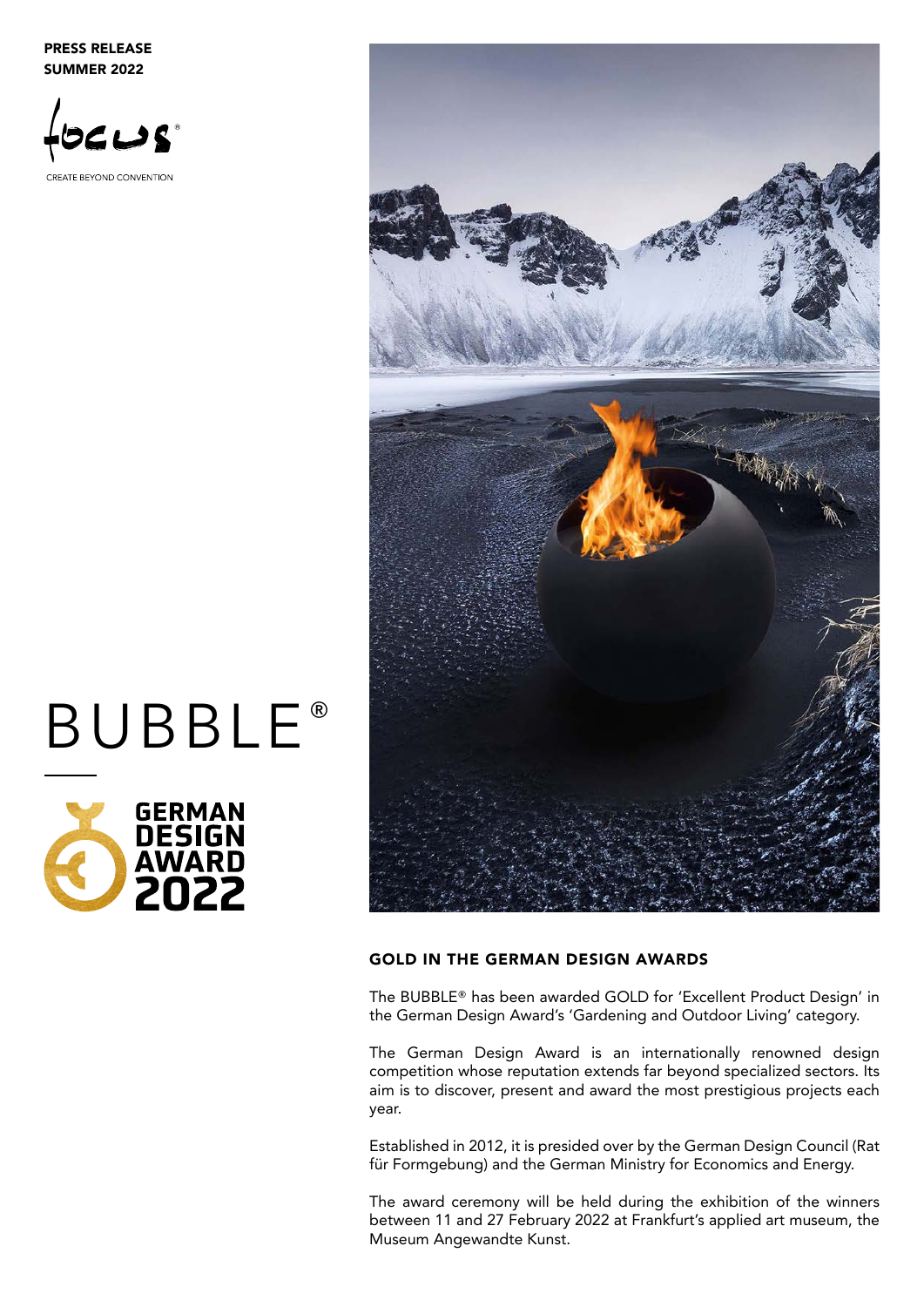



#### FAULTLESS QUALITY

The BUBBLE® is a contemporary wood-burning fire bowl. Measuring 70 cm in diameter, it is equipped with two rear caster wheels so it can be easily moved on a flat surface or turned against the wind to protect its flames.

The basin can be removed for maintenance and cleaning. The quality of the steel and its anticorrosion finish is designed to withstand all outdoor conditions and keep its eye-catching look over the seasons.

'Made in France', the fire bowl is produced to the highest quality standards, as are all models made by THÉUS INDUSTRIES, a fully owned FOCUS subsidiary.

#### WARMING EVENINGS ALL YEAR ROUND

Designed for exterior settings from gardens to patios, the brasero's open fire allows outdoor socializing all year round, winter or summer, day or night. Warm and inviting, the BUBBLE® beckons you to gather round for a moment of shared conviviality.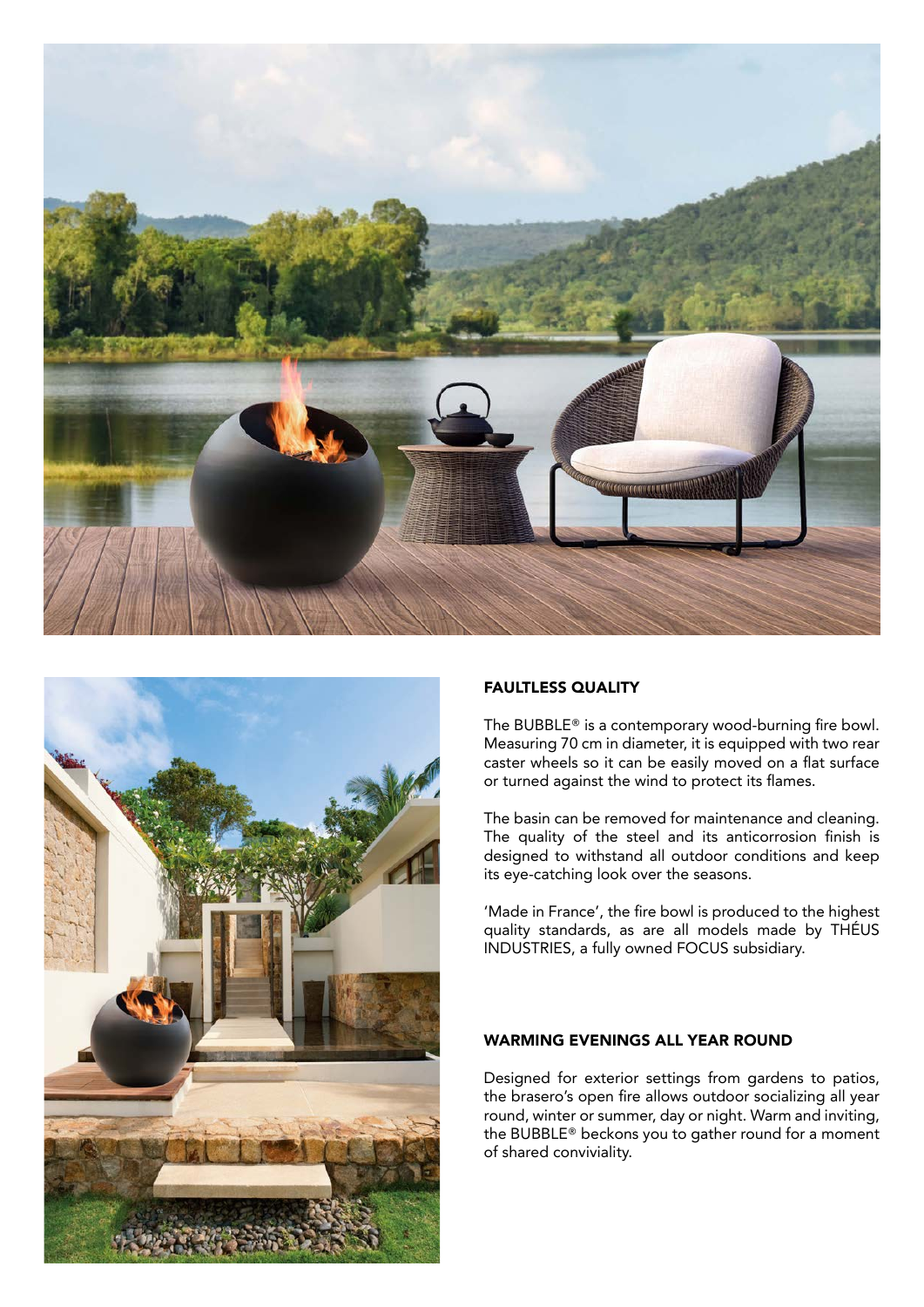



For more than 15 years, Christophe Ployé was the closest collaborator of FOCUS's founder, Dominique Imbert, who taught him the importance of trusting his intuition.

Today, in charge of design projects, Christophe works alongside the R&D team and FOCUS's directors to further drive the creativity and innovation the company is acclaimed for.

A graduate of Toulon's European Institute of Design (now called Kedge Design School) following a degree in technical design with studies in mechanical engineering, Christophe early on developed a particular interest for unique and atypical objects, as well as model-making and prototyping.





*"The BUBBLE® has the spontaneity and the essential simplicity of a sketch. It immediately wins you over with its clear, uncomplicated expression. In this it carries all the DNA of FOCUS and the timeless grace of the creations the company has designed for more than 50 years.*

*Some say that curves are coming back – a boon for the BUBBLE® – but FOCUS models have never followed trends. Hinting at the roundness of a letter or the stars, the organic forms of FOCUS take us back to those that nurtured our childhood ... and undoubtedly soothe us."*

*Christophe PLOYÉ*